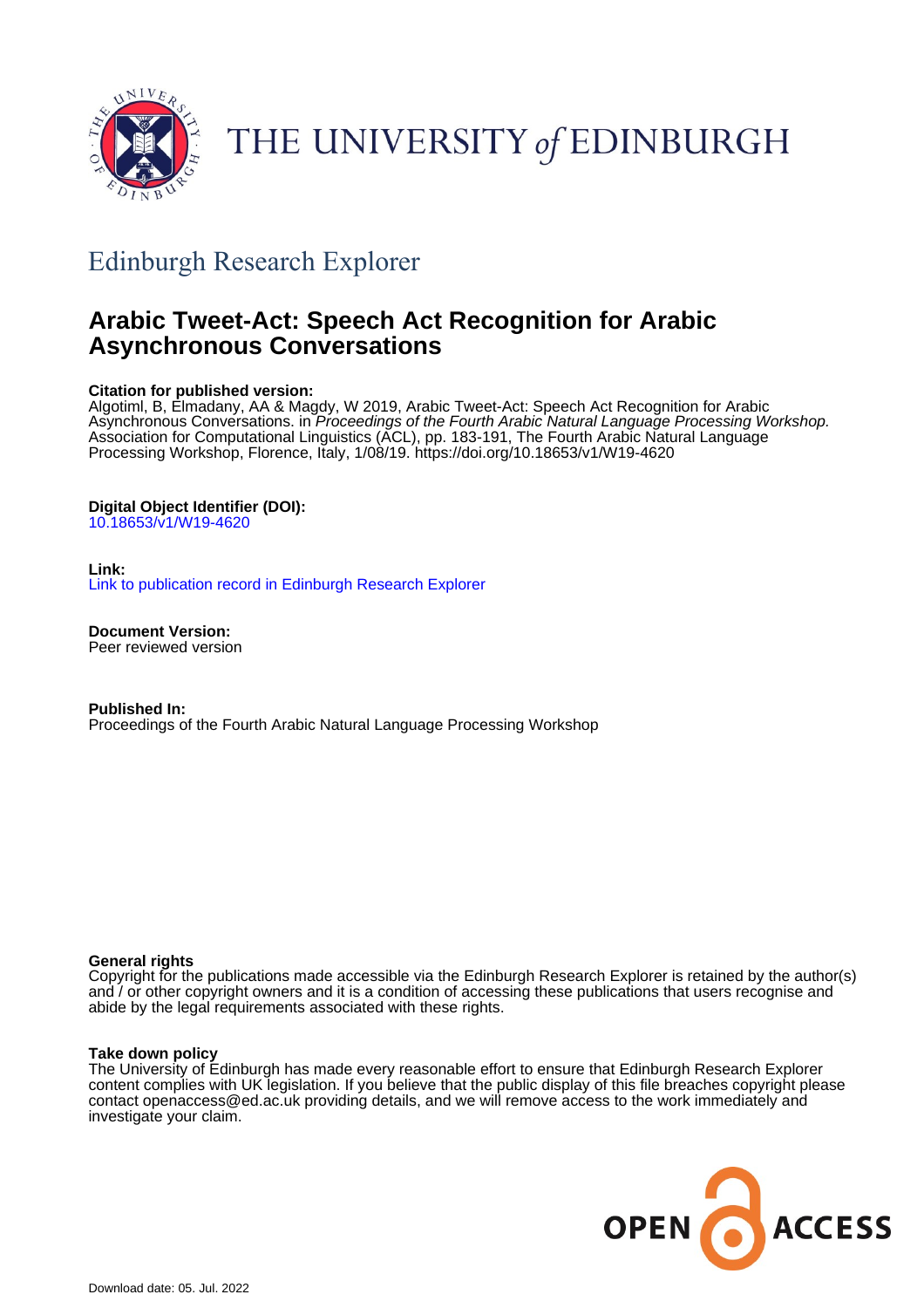### Arabic Tweet-Act: Speech Act Recognition for Arabic Asynchronous **Conversations**

Bushra Algotiml Department of Computer Science Umm Al-Qura University Mecca, Saudi Arabia bagotiml@uqu.edu.sa

AbdelRahim A. Elmadany

College of Computer and Information Jazan University Jazan, Saudi Arabia aelmadany@jazanu.edu.sa

## Walid Magdy

School of Informatics University of Edinburgh Edinburgh, UK wmagdy@inf.ed.ac.uk

#### Abstract

Speech acts are the actions that a speaker intends when performing an utterance within conversations. In this paper, we proposed speech act classification for asynchronous conversations on Twitter using multiple machine learning methods including SVM and deep neural networks. We applied the proposed methods on the ArSAS tweets dataset. The obtained results show that superiority of deep learning methods compared to SVMs, where Bi-LSTM managed to achieve an accuracy of 87.5% and a macro-averaged F1 score 61.5%. We believe that our results are the first to be reported on the task of speech-act recognition for asynchronous conversations on Arabic Twitter.

#### 1 Introduction

Speech act in linguistics is defined as the action that a speaker intends when performing an utterance such as asking question, recommending something, greeting or thanking, expressing a thought or making suggestion. Knowing speakers intention within a conversation is considered the one of the recent active research in Natural Language Understanding (NLU); which is called speech act recognition/classification. Speech act classification has been utilized in different Natural Language Processing (NLP) applications, such as summarization [\(Zhang et al.,](#page-9-0) [2013;](#page-9-0) [Bhatia](#page-8-0) [et al.,](#page-8-0) [2014\)](#page-8-0), rumors verification [\(Vosoughi,](#page-9-1) [2015;](#page-9-1) [Vosoughi and Roy,](#page-9-2) [2016a\)](#page-9-2), hate speech or cyber-bullying detection (Gambäck and Sikdar, [2017;](#page-8-1) [Saravanaraj et al.,](#page-8-2) [2016\)](#page-8-2), and in the educational forum [\(Bayat et al.,](#page-8-3) [2016\)](#page-8-3).

Speech act classification task is usually treated as a multi-class classification problem. Most of researchers tend to use machine learning (ML) paradigm for the task in order to analyze and utilize the massive amount of data that found in online conversations. They usually apply their experiments to two type of conversations: 1) synchronous conversations, where the conversation is one-to-one, such as dialogues, chatting, meetings and transcribed phone conversations; and 2) asynchronous conversations, where the conversation is one-to-many such as emails, discussion forums and social media. Existing work on speech act classification mostly focuses on English language, with some focus on other languages such as German, French and Korean. Moreover, these studies have been conducted for both synchronous and asynchronous conversations. Limited studies have tackled this task for Arabic, and all focusing on synchronous conversations. To the best of our knowledge, there is no work so far for Arabic speech act classification for asynchronous conversations, such as that on social media. Twitter has become a communication medium containing a massive amount of data suitable for social and behavioural studies. Communication between users in Twitter can be considered as asynchronous conversations, within which people post questions, express feelings, recommend, request, report, or claim; all of which can be considered speech acts. Classifying the speech act of tweets can aid in understanding the intentions behind users posts, analyzing Twitter content, and understanding how users interact on social media [\(Vosoughi and Roy,](#page-9-3) [2016b\)](#page-9-3).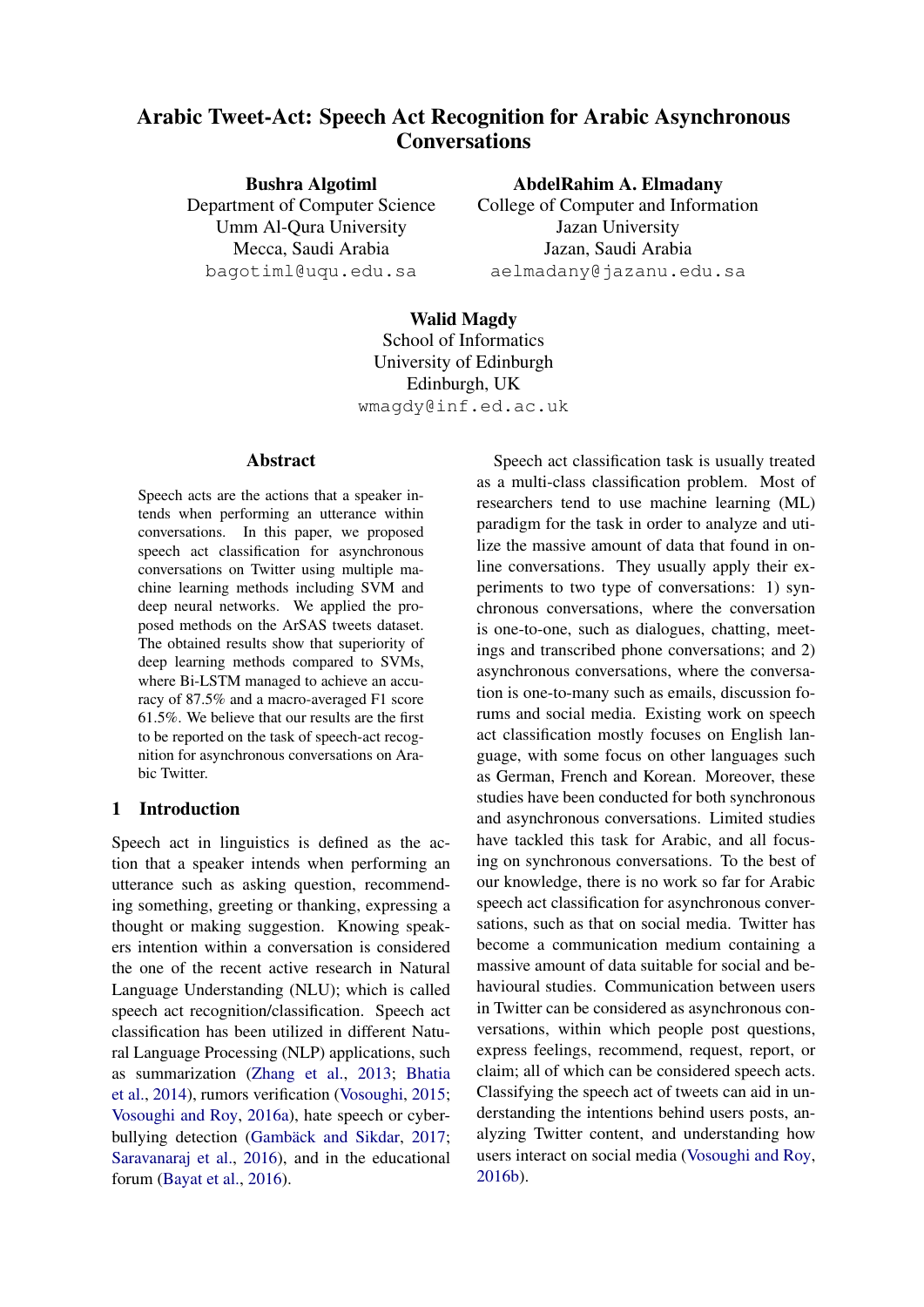Recently, an Arabic speech-act and sentiment corpus (ArSAS) of tweets corpus was released [\(El](#page-8-4)[madany et al.,](#page-8-4) [2018\)](#page-8-4). It contains more than 21K tweets, annotated with six speech acts. In this paper, this corpus is used to evaluate the effectiveness of different supervised ML approaches for speech act classification for Arabic tweets. In our work, we proposed two approaches based on SVM and multiple deep learning models to classify Arabic tweets into speech act labels. Our results show that Bi-LSTM models achieves the highest performance overall and over each of the individual speech-act classes, where it achieves an accuracy of 87.5% and a macro-F1 of 0.615.

#### 2 Problem Definition

Linguistically, speech act theory studies the ways in which the words can be used to carry out actions rather than transmitting information. The speech act can be defined as the actions that may be performed by speakers to carry out their intentions when performing utterances. According to Searle [\(Searle,](#page-8-5) [1975\)](#page-8-5), which is based on Austins work [\(Austin,](#page-8-6) [1975\)](#page-8-6), speech acts can be classified by their intent of usage and he categorized it into five categories: Assertive, Directive, Commissive, Expressive, and Declaration.

The concept of a speech act in Arabic can be defined in the same manner as in English. However, a speech act is more profound in the Arabic rhetoric discipline, which is concerned with the semantics of stylistic. Rhetoric in Arabic lies between syntax and semantics and aims to enable the Arabic speaker to relay his or her intended communicative meaning to the listener through the application of rhetorical means and eloquent criteria. The speech act as part of Arabic rhetoric is concerned with the ways of delivering some relevant information with utterance in order to attract the listeners attention [\(Abdul-Raof,](#page-8-7) [2006\)](#page-8-7). Interestingly, researchers [\(Al-Hindawi et al.,](#page-8-8) [2014\)](#page-8-8) have shown the existence of speech acts in Arabic prior to the work of Austin and Searle on English speech acts. They refer to the speech act that is mentioned in the holy Quran and pointed out that Arab scholars have seeded the Arabic Speech act theory even before Austin theory. All the aforementioned examples are written using classical Arabic; however, our work targets the speech act in Arabic dialects. For that, we use a domainspecific taxonomy of six speech act categories

that are commonly seen on Twitter [\(Vosoughi and](#page-9-3) [Roy,](#page-9-3) [2016b\)](#page-9-3), including assertion, recommendation, expression, question, request, and miscellaneous. These categories are all derived from Searles taxonomy but modified to make it suitable for speech acts in Twitter.

#### 3 Literature Review

Extensive research has been conducted on speech acts classification in different languages using various techniques. The vast majority of literature in this field uses either supervised ML techniques with a variety of lexical, syntactic, contextual, and semantics features, or adopts deep learning techniques to automatically identify the speech act.

#### 3.1 Trends in Speech Act Recognition

[\(Cohen et al.,](#page-8-9) [2004\)](#page-8-9) classified English email according to the intent of the sender using SVM classifiers with the use of bi-gram and Part-of-Speech (POS) tags as features. [\(OShea et al.,](#page-8-10) [2010\)](#page-8-10) proposed a novel technique based on function words (e.g. articles, prepositions, determiners etc.) that appear in the utterances using decision tree classifiers. Their results strongly demonstrate the ability of function words to discriminate between speech act classes. Bhatia et al. [\(Bhatia](#page-8-0) [et al.,](#page-8-0) [2014\)](#page-8-0) used speech act classification to aid in the summarization of online forum discussion threads using Nave Bayes and they demonstrated the effectiveness of speech act labels in summarizing discussion threads. Additionally, [\(Tavafi et al.,](#page-9-4) [2013\)](#page-9-4) aimed to determine a domain-independent classifier that could achieve good results across all types of conversations (synchronous and asynchronous). They used different ML techniques such as SVM, Conditional Random Fields (CRF) and Hidden Markov Model (HMM) with a set of domain-independent features, including lexical features and the length of utterances as another feature. They demonstrated that HMM classifiers achieved the best performance for speech act classification on different synchronous and asynchronous English conversations.

Similar techniques was applied for speech-act recgonition for other languages. For example, [\(Kim et al.,](#page-8-11) [2011\)](#page-8-11) used a Decision Tree (DT), SVM and the Maximum Entropy Model (MEM) with a set of lexical, grammatical and contextual features for speech act classification tasks using a Korean dialogue corpus in a schedule management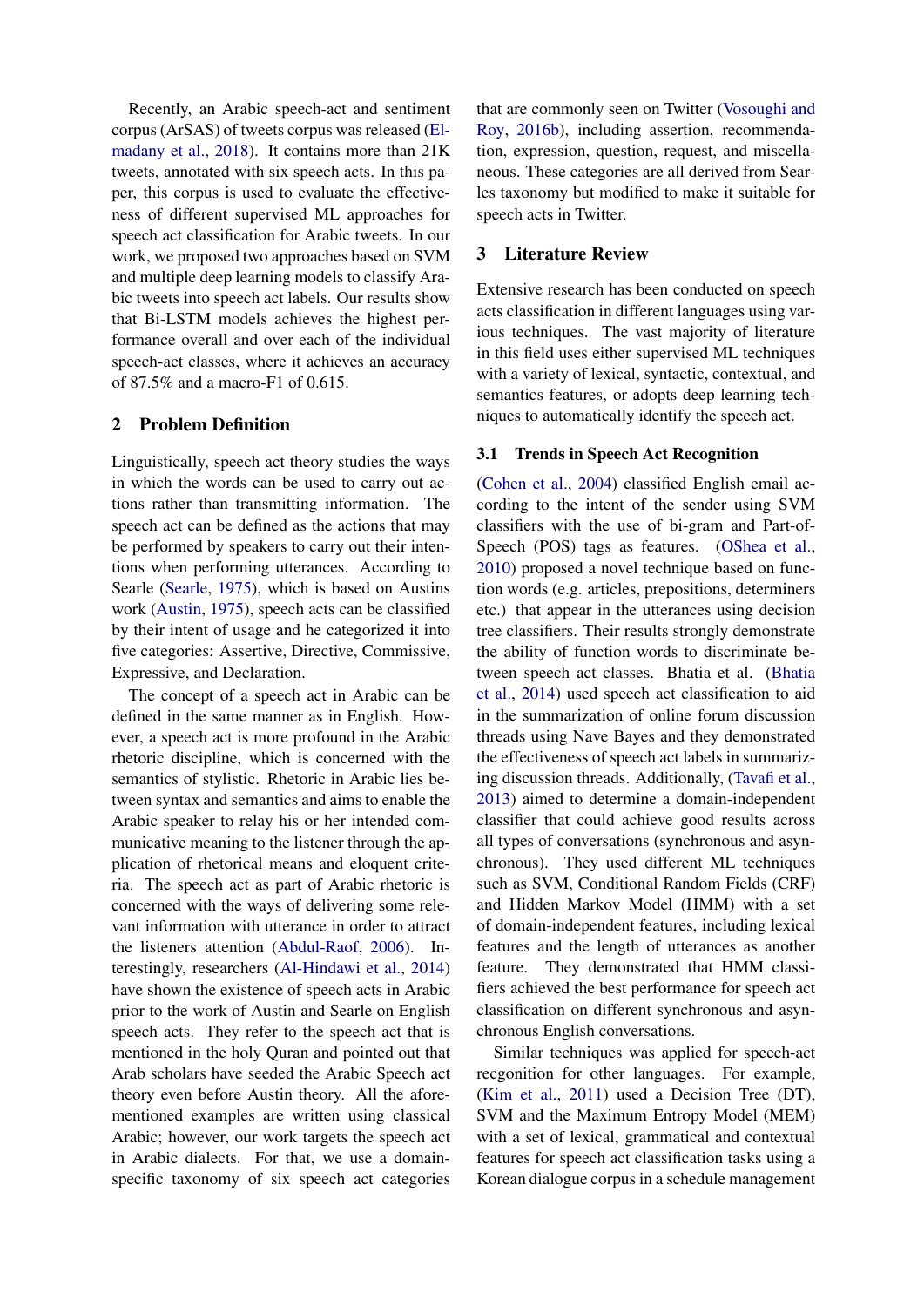domain. They showed that SVM outperformed other classifiers by achieving accuracy equal to 93%. Similarly, [\(Ko,](#page-8-12) [2015\)](#page-8-12) used Korean corpus to conduct an experiment using SVM and k-NN classifiers with POS and lexical words as features. Ko also pointed out the inadequacy of the tf.idf feature weighting scheme for the task due to the short length of utterances in comparison to the documents length. He proposed a new weighting scheme and showed the effectively of SVM with the new weighting scheme in speech act classification using Korean corpus. Additionally, Bayat et al. [\(Bayat et al.,](#page-8-3) [2016\)](#page-8-3) used SVM and a set of lexical, contextual, and syntactic features to classify German messages posted on an online forum. They showed the effect of adding features to SVM classifiers in order to increase the performance for the task.

Recently, many researchers have recently applied deep learning techniques using word embeddings to capture speech act of the utterance in synchronous conversations. This is because deep learning techniques afford a significant advantage in capturing the semantics of lexical features [\(Yoo](#page-9-5) [et al.,](#page-9-5) [2017\)](#page-9-5). The effectiveness of deep learning techniques for speech act recognition is evident in the work of [\(Cerisara et al.,](#page-8-13) [2018\)](#page-8-13), who proposed a novel deep neural network model based on Long Short Term Memory (LSTM) Recurrent Neural Networks (RNN) and validated this model in three different languages using synchronous conversation corpora. They demonstrated that the performance of this approach is consistent across these three languages (with an accuracy of 72%, 98% and 92% for English, Czech and French, respectively). Similarly, [\(Khanpour et al.,](#page-8-14) [2016\)](#page-8-14) used LSTM to classify dialogue acts in open-domain conversations. They reported that the word embedding parameters, dropout regularization, decay rate and number of layers have a significant impact on the final systems accuracy. [\(Yoo et al.,](#page-9-5) [2017\)](#page-9-5) applied a CNN to capture speech acts on Korean dialogues corpus. Their model has obtained a high accuracy (89%) in the speech act recognition task. [\(Kim and Kim,](#page-8-15) [2018\)](#page-8-15) proposed an integrated neural network model based on CNN for identifying speech acts, predictors, and sentiments of dialogue utterances. They concluded that the integrated model can help in increasing the performance of intention identification. [\(Lee](#page-8-16) [and Dernoncourt,](#page-8-16) [2016\)](#page-8-16) applied both RNN and CNN on three different synchronous conversations datasets. They stated that the CNN model outperformed the LSTM model for all datasets by a very small margin.

Recently, more attention was directed to speech act classification for tweets as a kind of asynchronous conversations. [\(Zhang et al.,](#page-9-6) [2011\)](#page-9-6) proposed a set of word-based and character-based features to recognise the speech acts of tweets in order to analyze tweeters behavior collectively or individually. They suggested word-based features composed of a set of N-grams, abbreviations, acronyms, vulgar and opinion words, emoticon, and Twitter-specific features. SVM was used for this task, and showed a weighted-average F1 value of nearly 0.70. Another work by [\(Vosoughi and](#page-9-3) [Roy,](#page-9-3) [2016b\)](#page-9-3) explored speech act recognition on Twitter by training SVM, Naive Bayes, decision tree and logistic regression classifiers with a set of semantic and syntactic features. Their approach in features engineering is similar to [\(Zhang et al.,](#page-9-6) [2011\)](#page-9-6), though they added the dependency subtrees and POS tags to their syntactic features set. They achieved a performance with a weightedaverage F1 score equal to 0.70, which is similar to the results of [\(Zhang et al.,](#page-9-6) [2011\)](#page-9-6). Furthermore, they also applied their speech act classifier to detect rumors on Twitter based on assertion speech act detection in tweets [\(Vosoughi,](#page-9-1) [2015\)](#page-9-1). Another work by [\(Joty and Hoque,](#page-8-17) [2016\)](#page-8-17) applied deep learning techniques by proposing a model that used LSTM and RNNs for speech acts modeling showed the effectiveness on asynchronous conversations, such as emails and forums.

#### 3.2 Arabic Speech Act Recognition

Much less attention was directed to speech act classification for Arabic. Only limited amount of work exist in literature, but only for classifying speech act in Arabic synchronous conversations. One of the earliest works in this area is [\(Graja et al.,](#page-8-18) [2013\)](#page-8-18) who used CRF to perform a semantic labelling task for spontaneous speech in Tunisian dialects by using the TuDiCol corpus. Another work, [\(Elmadany,](#page-8-19) [2016;](#page-8-19) [Elmadany et al.,](#page-8-20) [2016\)](#page-8-20) utilized the JANA corpus to solve the issue of automatic dialogue act classification for Egyptian Arabic dialect using SVM. Also, [\(Sherkawi](#page-8-21) [et al.,](#page-8-21) [2018\)](#page-8-21) applied different machine learning techniques on a small Arabic corpus. Their corpus is relatively small and written in MSA.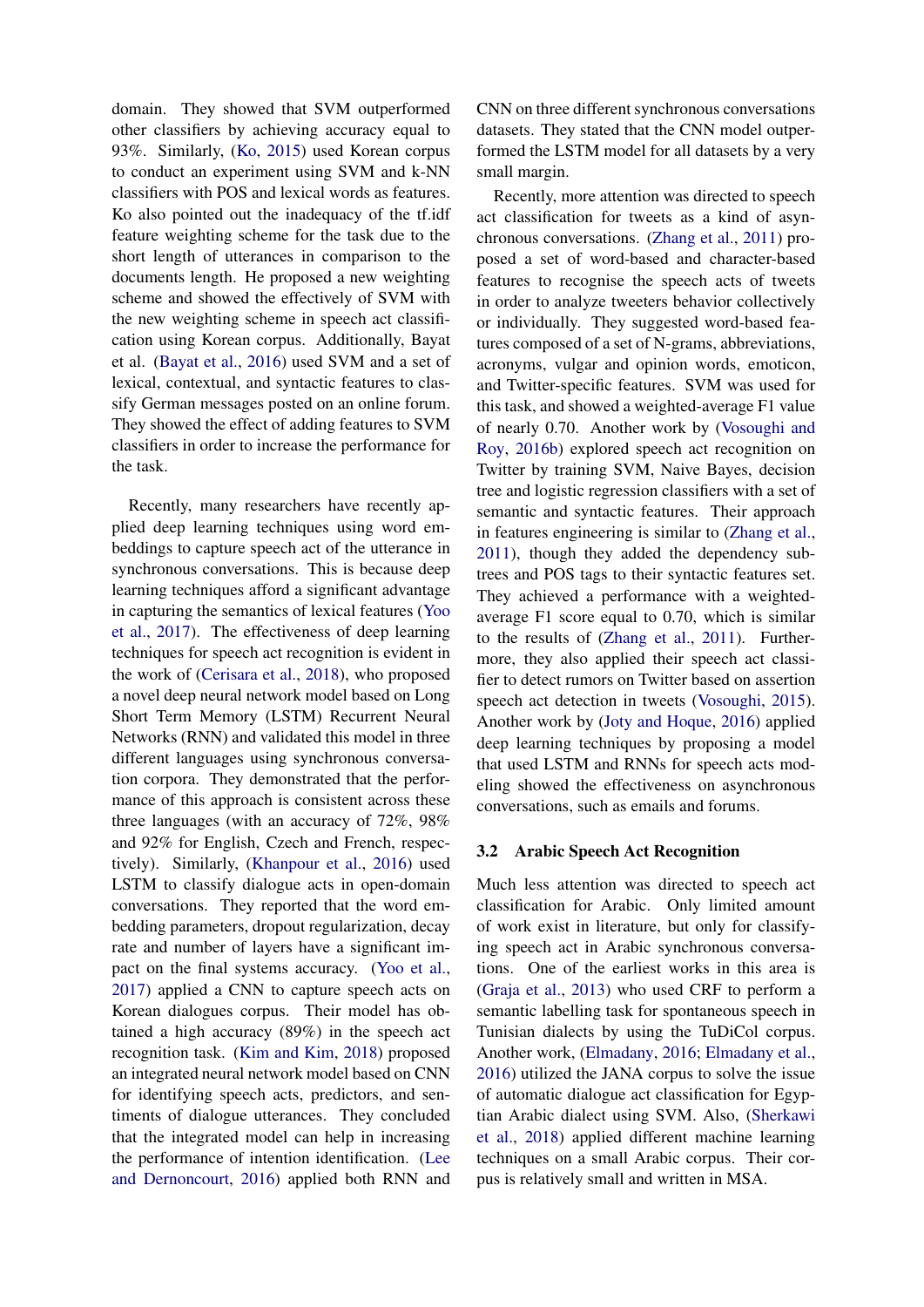Recently, a new corpus of Arabic tweets (Ar-SAS) annotated speech-act was released [\(El](#page-8-4)[madany et al.,](#page-8-4) [2018\)](#page-8-4), which is the first to model speech-act in asynchronous conversations for Arabic. Nonetheless, no work has been published on this data yet. In this paper, we utilise the Ar-SAS dataset for speech-act classification of Arabic tweets. We believe we are the first exploring speech act classification for Arabic asynchronous conversations.

#### 4 Methodology

We propose two different approaches for classifying Arabic tweets into pre-defined speech act categories: 1) SVM with a set of syntactic and semantic features, and 2) Deep learning with word embedding using different neural network architectures.

#### 4.1 Support Vector Machine Model

SVM has demonstrated significant performance in most of the related work for speech act classification [\(Cohen et al.,](#page-8-9) [2004;](#page-8-9) [Elmadany,](#page-8-19) [2016;](#page-8-19) [Hemphill and Roback,](#page-8-22) [2014;](#page-8-22) [Kim et al.,](#page-8-11) [2011;](#page-8-11) [Ravi and Kim,](#page-8-23) [2007;](#page-8-23) [Zhang et al.,](#page-9-0) [2013;](#page-9-0) [Tavafi](#page-9-4) [et al.,](#page-9-4) [2013;](#page-9-4) [Zhang et al.,](#page-9-6) [2011;](#page-9-6) [Vosoughi,](#page-9-1) [2015;](#page-9-1) [Ko,](#page-8-12) [2015\)](#page-8-12). In preliminary experimentation using simple bag-of-words as features, we found SVM to be superior to other basic ML methods including Naive Bayes, k-NN, RF and DT. Thus, it was chosen for further experiments with additional set of features.

#### 4.1.1 Features Selection

Based on literature, we extracted multiple set of features from tweets to model speech act. We grouped the features into three groups: lexical, syntactic, and structural features.

Lexical features: This is simply the words ngrams in the tweet text. We used uni-gram, bigram and tri-gram phrases. These features were extracted after applying preprocessing to the text, including character normalisation to the different forms of the Arabic letters  $\{ \, \sigma \, : \, \alpha \}$  and dia- $\frac{1}{1}$ critics removal [\(Darwish et al.,](#page-8-24) [2014\)](#page-8-24).

Syntactic features: These features represent the syntactic style of the text of the tweet, and it include four sets of features: punctuation marks, Twitter special characters, Emojis, and Links. Binary features representing specific punctuation such as question and exclamation marks are set to

one when appear, since they can be indicative to specific speech act classes such as expressions, requests or question. In addition, the rest of punctuation marks are combined and added as additional binary features to indicate the appearance of any other punctuation marks in the tweet. Twitter special characters such as presence of hashtags (#) and mentions (@) were also used as binary features. Hashtags might be an indicative feature of some speech act classes such as assertion, where user might use hashtags to announce something. In addition, emojis are usually used in tweets to communicate specific feelings thus it was added as an additional feature. Finally a binary feature indicating the presence of links in the tweets was also used.

Structural features: These set of features represent the structural form of the sentence, and it includes: (1) The length of the tweet in characters and words, which was shown previously to be a useful feature for speech act recognition [\(Zhang](#page-9-0) [et al.,](#page-9-0) [2013;](#page-9-0) [Tavafi et al.,](#page-9-4) [2013;](#page-9-4) [Elmadany,](#page-8-19) [2016\)](#page-8-19). (2) POS tags of the words in the tweets, which has been shown to be an effective features in speech act recognition for English [\(Zhang et al.,](#page-9-0) [2013;](#page-9-0) [Vosoughi and Roy,](#page-9-3) [2016b\)](#page-9-3). We used FARASA POS tagger  $1$  for extracting the POS tags. We modified the tagger to include hashtags, URLs and emojis as tags within the sequence. Then, we added uni-gram, bi-gram and tri-gram PoS sequences to the features vector for each tweet.

#### 4.2 Deep Learning Approach

In this paper, we implemented different variants of deep learning neural network in order to determine the most effective type of neural network for the task of Arabic speech act recognition. Two variants of deep learning approaches were considered in this task using different architectures: RNN in particular LSTM and BiLSTM; and CNN. In addition, several combinations of neural networks variants have been applied for this task such as CNN on top of LSTM, CNN on top of BiLSTM, LSTM on top of CNN, and BiLSTM on top of CNN.

A skip-gram word2vec embedding have been used to represent the words in each tweet before inputting them to any neural network. An Arabic pretrained word embedding has been utilized for this work called "AraVec" [\(Soliman et al.,](#page-9-7) [2017\)](#page-9-7). AraVec is a skip-gram model trained on 70M Ara-

<span id="page-4-0"></span><sup>1</sup><http://qatsdemo.cloudapp.net/farasa/>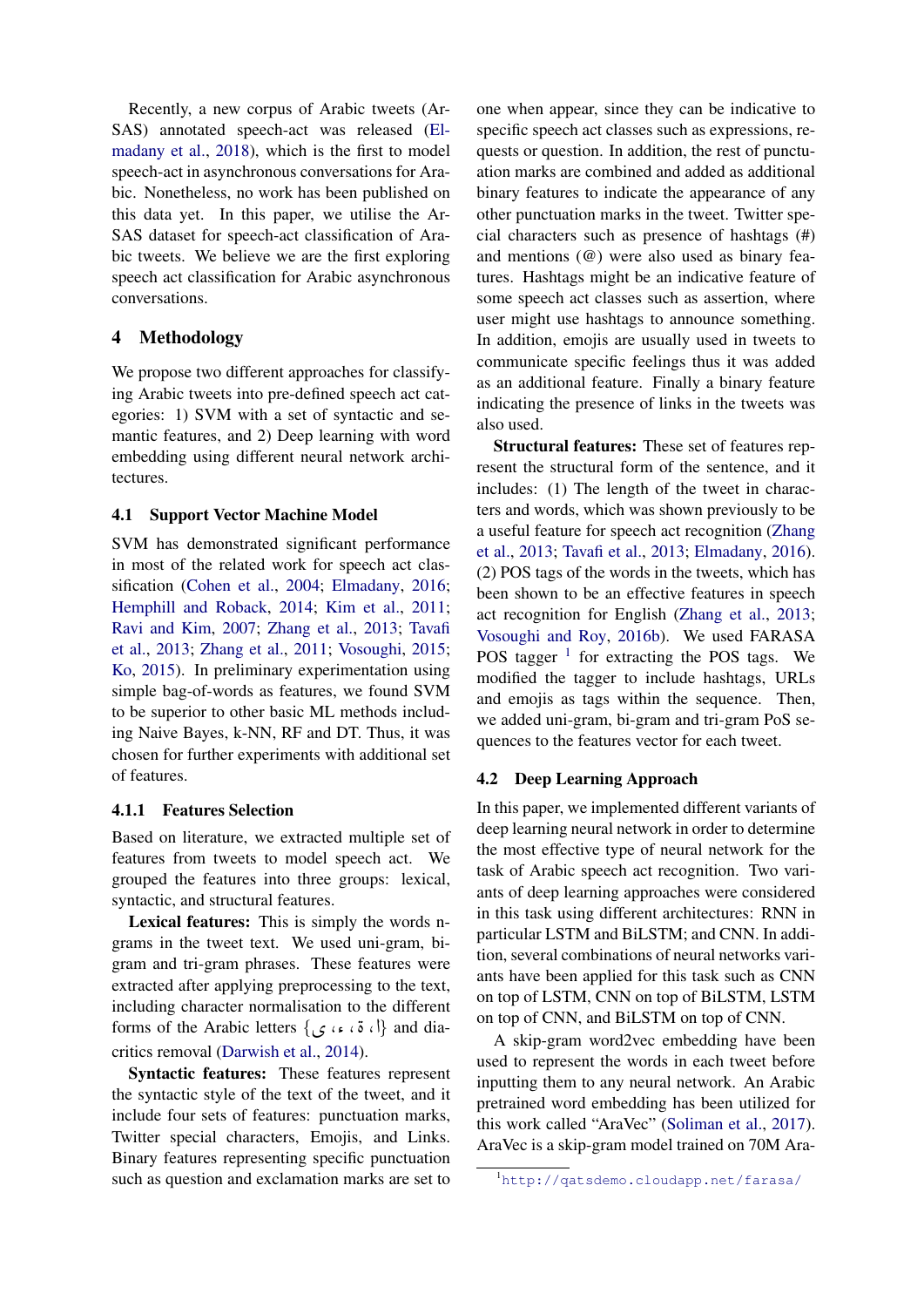<span id="page-5-0"></span>

| <b>Speech Acts</b> | <b>Examples</b>                                                                           |  |  |
|--------------------|-------------------------------------------------------------------------------------------|--|--|
| Assertion          | #الشروق: السسي: كلي فخر واعتزاز بالنخبة المتميزة المشاركة في شباب العالم                  |  |  |
|                    | #Sunrise: El-Sisi: I am proud of all the elite who are contributed in the world cup forum |  |  |
| Expression         | أشعر أن الربىع العربى إشعاع من الحرىة                                                     |  |  |
|                    | I feel that Arab revolutions are radiation of freedom                                     |  |  |
| Recommendation     | الكرة الانطالية تحتاج لتركي ال الشيخ                                                      |  |  |
|                    | Italian football needs Tukey Al-Shaikh                                                    |  |  |
| Request            | بعد منتدي شباب العالم أطالب بعمل منتدي للفساد لإظهار الحقائق                              |  |  |
|                    | After the world cup forum, I request to do a forum to reveal truths                       |  |  |
| Miscellaneous      | ولىد سلىمان ممكن ىلعب مكان محمد صلاح وممكن ىلعب مكان عبد الشافي                           |  |  |
|                    | Walid Suliman can play instead of Muhammad Salah or possibly instead of Abdul-Shafy       |  |  |

Table 1: Example tweets of different speech acts categories in the ArSAS dataset

bic tweets containing 204K unique words and 300 dimensions.

#### 5 Experimental Setup

#### 5.1 Dataset

We utilized the recently published tweets corpus "Arabic Speech Act and Sentiment" (ArSAS) for our experimentation [\(Elmadany et al.,](#page-8-4) [2018\)](#page-8-4). ArSAS contains a large set of 21,081 Arabic tweets in different Arabic dialects and annotated by six speech act classes: Assertion, Recommendation, Expression, Question, Request, and Miscellaneous. The tweets in the corpus covers 20 topics including long-standing topics, events and entities (celebrities or organization). Table [1](#page-5-0) shows few examples of tweets in the corpus with their corresponding speech act label.

The size of samples in each speech acts class varies a lot in ArSAS corpus, ranging between 60 samples to 11.7K samples per class. The smallest two classes are miscellaneous and recommendation classes that have only 60 and 109 tweets respectively. Therefore, we decided to merge these two classes into one and called it miscellaneous. The final distribution of the five classes in the corpus is: expression (11734), assertion (8233), question (752), request (183), and miscellaneous (169).

#### 5.2 Classifiers Implementation and Setup

For the SVM classifier, SVM LinearSVC implemented in the  $SKlearn<sup>2</sup>$  $SKlearn<sup>2</sup>$  $SKlearn<sup>2</sup>$  was utilised for our experiments. We examined "One-vs-All" and "One-vs-One" strategies for SVM, and noticed better performance for the "One-vs-All" implementation, and thus it was conducted for our experiments.

<span id="page-5-3"></span>

| <b>Hyper-parameters</b>          | <b>Choice</b>  |
|----------------------------------|----------------|
| Output layer activation function | softmax        |
| <b>Cost Function</b>             | Cross-entropy  |
| Optimizer                        | <b>ADAM</b>    |
| Learning Rate                    | 0.0001         |
| Batch size                       | 50             |
| Epoch size                       | 30             |
| Dropout rate                     | 0.5            |
| <b>LSTM Units</b>                | 100            |
| CNN filters                      | 2 and 3        |
| CNN features map                 | 32             |
| Pool size                        | 2              |
| LSTM hidden layers               | $\overline{2}$ |
| B-LSTM hidden layers             | $\overline{c}$ |
| CNN hidden layers                | 4              |

Table 2: Neural network hyper-parameters

For the neural network classifiers, we used Keras  $2.1.3<sup>3</sup>$  $2.1.3<sup>3</sup>$  $2.1.3<sup>3</sup>$  implementations of the multiple models we examined. For the training process of our deep learning models, Table [2](#page-5-3) describes the hyper-parameters we used after multiple iterations for reaching the optimal performance.

#### 5.3 Evaluation

For measuring the performance of our approaches, we split the data into five folds and applied 5-fold cross validation for training and testing. Data are split into folds over the class level, where we insure that 20% of the samples of each class exists in each fold. This was essential step to ensure the presence of samples from the small classes in each fold.

For evaluation, three scores are applied: accuracy, micro F-score, and macro F-score. Accuracy and micro-F1 should demonstrate the overall performance of the approaches, while macro-F1 would indicate the average performance of the approaches over each class individually.

<span id="page-5-1"></span><sup>2</sup><https://scikit-learn.org/>

<span id="page-5-2"></span><sup>3</sup><https://github.com/keras-team/keras>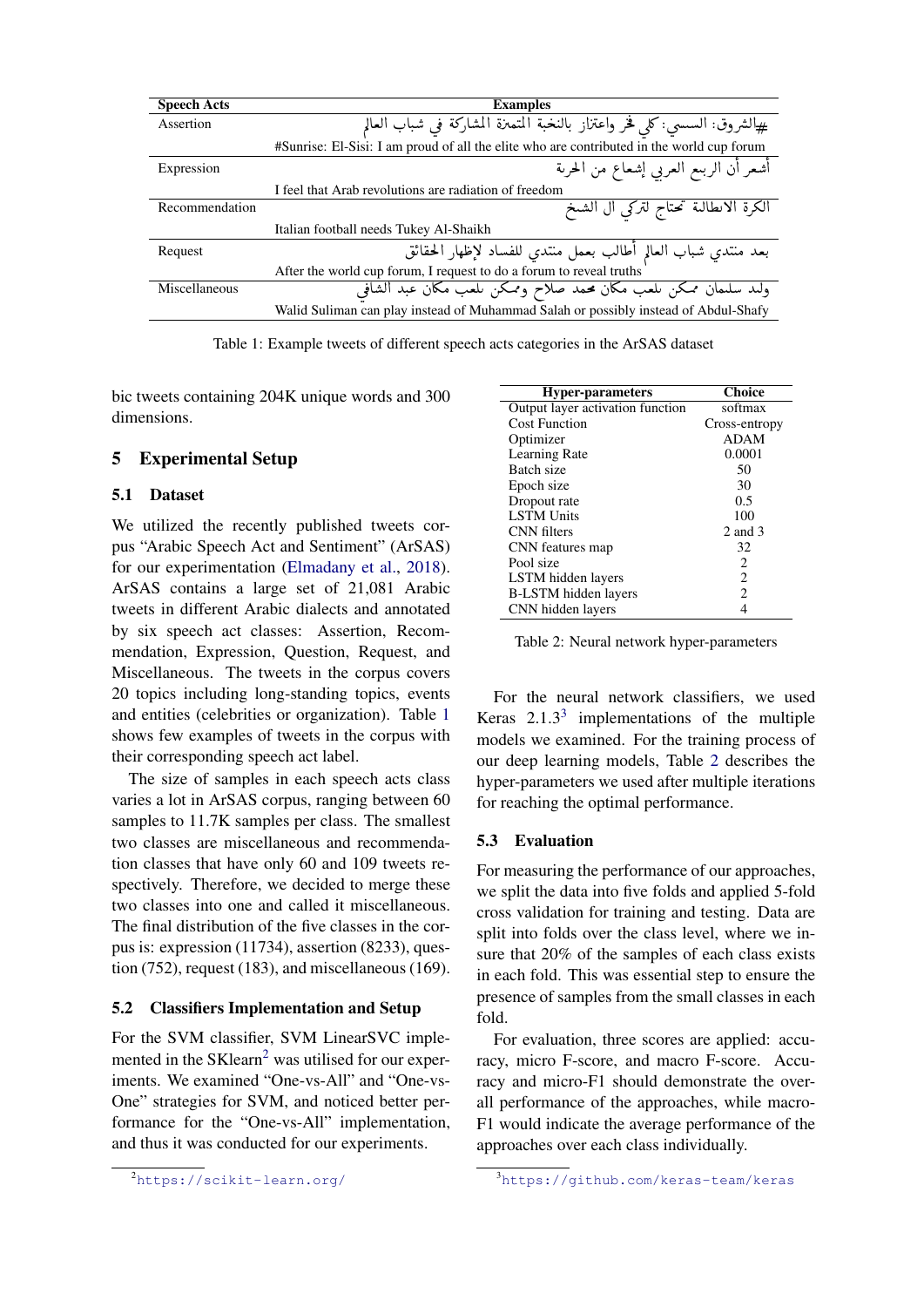|                    | Macro-F1 | Micro-F1 | Accuracy |
|--------------------|----------|----------|----------|
| Lexical            | 0.510    | 0.840    | 0.840    |
| Lexical+Syntactic  | 0.520    | 0.850    | 0.850    |
| Lexical+Structural | 0.520    | 0.850    | 0.860    |
| All features       | 0.532    | 0.862    | 0.865    |

<span id="page-6-0"></span>Table 3: The performance of SVM for Arabic speech act classification using different sets of features

|                      | Macro-F1 | Micro-F1 | Accuracy |
|----------------------|----------|----------|----------|
| <b>CNN</b>           | 0.540    | 0.841    | 0.850    |
| <b>LSTM</b>          | 0.570    | 0.850    | 0.860    |
| <b>BiLSTM</b>        | 0.615    | 0.86     | 0.875    |
| CNN on top of LSTM   | 0.535    | 0.850    | 0.865    |
| CNN on top of BiLSTM | 0.558    | 0.850    | 0.860    |
| LSTM on top of CNN   | 0.585    | 0.860    | 0.870    |
| BiLSTM on top of CNN | 0.600    | 0.860    | 0.870    |

Table 4: Comparison between different deep learning architectures for Arabic speech act classification in term of macro-averaged F1, micro-F1 and accuracy

#### 6 Results

#### 6.1 SVM Results

Table [3](#page-6-0) reports the results obtained when applying SVM classifier for our task using different sets of features on the ArSAS dataset with 5 fold cross-validation. As shown, the performance of different set of features is almost similar, and the performance when applying all the set of features achieves the best results of accuracy 86.5%, micro-F1 of 0.862, and macro-F1 of 0.532. While the overall performance is relatively high, the performance for some of the classes is considerably low. This could be explained as a reason to the high imbalance of our classes, where some of the classes (such as 'miscellaneous', 'requests', and 'questions') are tiny compared to the two major classes 'expression' and 'assertion'. Actually, nearly 90% of the samples in the classes miscellaneous and request were incorrectly classified.

These results are comparable to the state-ofthe-art in other languages such as English. Comparing our work to the work by [\(Vosoughi and](#page-9-3) [Roy,](#page-9-3) [2016b\)](#page-9-3) and [\(Zhang et al.,](#page-9-6) [2011\)](#page-9-6) for speech act classification for English tweets, they report in term of micro F1 (0.69 and 0.70) respectively, and they also explain this due to the high imbalance of classes. Our achieved micro-F1 is even higher 0.86. This might indicate the suitability of using the same techniques —used for English speech act classification— for the Arabic task.

#### 6.2 Deep Learning Results

Table [4](#page-6-0) reports the results obtained when applying seven different architectures of RNN and CNN for Arabic speech act classification on the ArSAS dataset with 5-fold cross-validation. As shown, the performance of most of the models is close to those obtained by the SVM models in terms of accuracy, but consistently higher when measured using macro-F1. The BiLSTM and the BiLSTM on top of CNN architectures achieved significantly higher results in terms of macro-F1 compared to all the other models, which indicates better performance on the class level. The best performing model was the BiLSTM model with an accuracy of 87.5%, micro-F1 of 0.86, and macro-F1 of 0.615. This confirms the effectiveness of using the bidirectional LSTM to capture the context in the tweet, which the miscellaneous class actually need. Additionally, BiLSTM succeeded in recognizing both question and request classes better than any other model.

Table [5](#page-7-0) shows the performance on the best performing model using BiLSTM on each of the classes individually. As shown, the performance over the two large classes 'assertion' and 'expression' is high (0.9 and 0.87 F1 respectively) compared to the other classes. The 'request' class achieved the lowest performance (0.2 F1). This shows the challenge of recognising the speech act in asynchronous conversations for some of the in-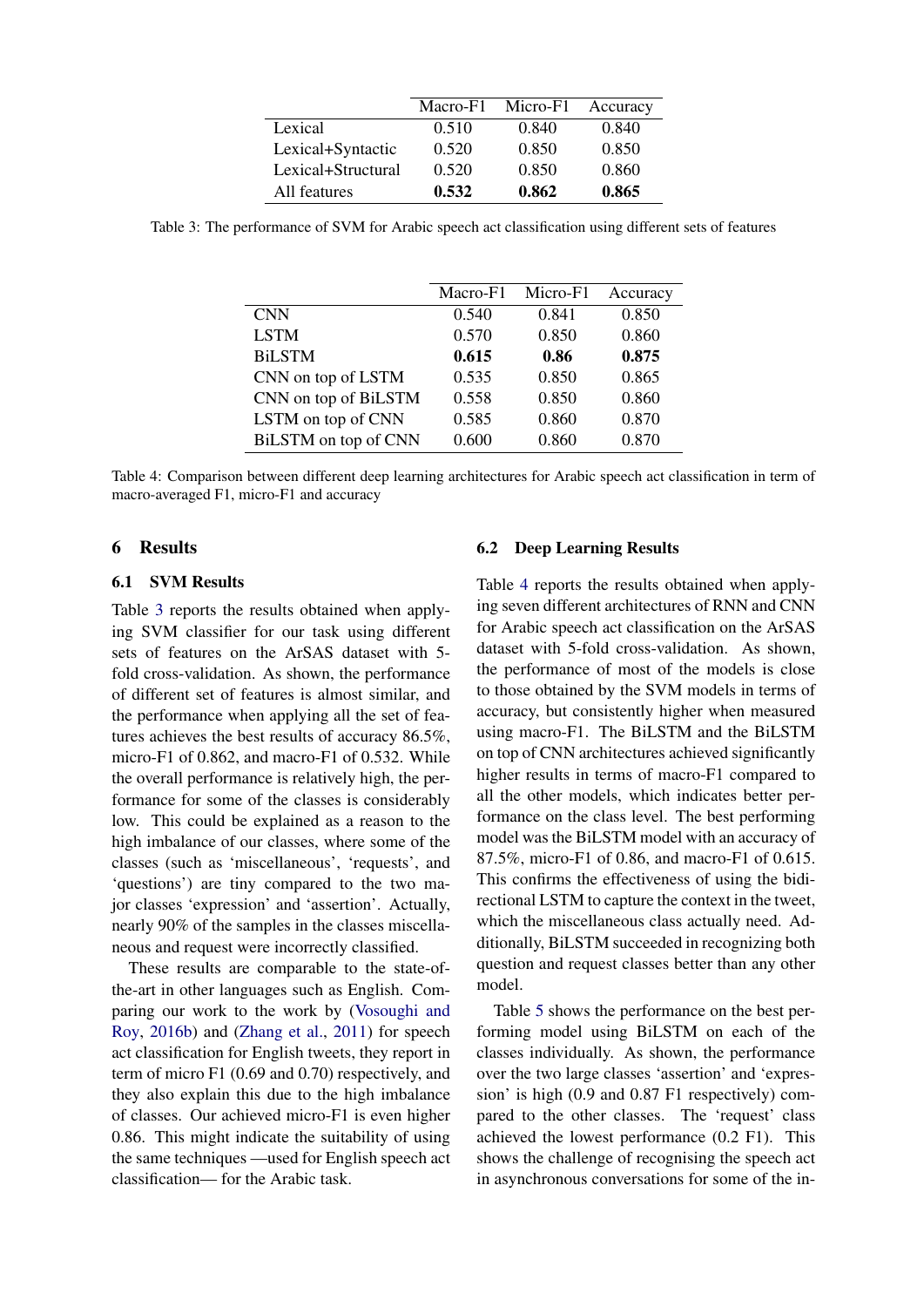<span id="page-7-0"></span>

| Class         | F1 Score |
|---------------|----------|
| Assertion     | 0.90     |
| Expression    | 0.87     |
| Miscellaneous | 0.53     |
| Question      | 0.57     |
| Request       | 0.20     |

Table 5: The performance of best performing BiLSTM model on each class

<span id="page-7-1"></span>

|                | Macro-F1 | Micro-F1 | Accuracy |
|----------------|----------|----------|----------|
| SVM            | 0.532    | 0.862    | 0.865    |
| <b>Bi-LSTM</b> | 0.615    | 0.860    | 0.875    |

Table 6: The best performing SVM model and neural network architecture on the ArSAS dataset

frequent classes.

While our performance is comparable to performance in other languages, we believe there is still large room for improving the performance. We hope that our work would be considered as a baseline for future work on speech act classification for Arabic.

#### 6.3 Discussion

We explored speech act classification in Twitter using SVM classifier with sets of lexical, syntactic, and structural features, and using several neural network architectures with pretrained word embedding for word representation. The best SVM model with all the extracted features has achieved 53.2% in the term of macro-averaged F1 using 5 folds cross validation on the ArSAS dataset. After applying deep learning for the task using variants of neural network architectures, our experiments showed that all the suggested architectures have outperformed the best SVM model with the sets of features. This highlights the superiority of deep learning models especially for a highly inflected language such as Arabic, and in particular Arabic dialect as present in our tweets dataset. BiLSTM has achieved 61.5% in the term of macro-averaged F1, which is 8.3% higher than the best SVM model as shown in Table [6.](#page-7-1) This confirms the fact that deep learning usually performing better even without any feature engineering.

Potentially, the performance of BiLSTM might improve if these extracted features get fed as an input to the network, especially the PoS tags. PoS features might give some structural characteristics to the neural network.

Moreover, the overall performance was highly affected by the imbalance distribution for the classes amongst the corpus. During our experimentation, we examined some solutions for this issue, such as data over sampling, but it did not lead to improved performance. We believe it might be useful if there are more new examples for the small classes, which would potentially enhance the performance of neural networks as well.

Furthermore, ArSAS corpus contains labels for the type of the topic for each tweet such as longstanding, entity, and event. We suggest considering this attribute in implementation by training different classifier for each type of topics separately. It might be better for the classifier to classify tweets in the same type than classifying tweets from mixed types.

#### 7 Conclusion

In this paper, we have presented two ML approaches for speech act classification in Twitter platform using dialectical Arabic tweets. An SVM classifier with different sets of lexical, syntactic, and structural features was proposed. In addition, a set of different neural network architectures was examined for the task. For both approaches, we exploited the recent published Arabic corpus called "ArSAS" which has more than 21K tweets that annotated by six different speech acts, that we decided to squash to only five classes after merging the smallest two classes into one. Our results showed that deep learning is a more effective approach for speech act classification of Arabic tweets compared to SVM. In particular, the BiL-STM implementation achieved the highest performance especially with the macro-F1 score that was 61.5% compared to only 53.2% for SVM. The best achieved overall accuracy for BiLSTM and SVM were comparable with values of 87.5% and 86.5% respectively.

As a general observation, all the used techniques have showed an acceptable performance, especially when compared to the current stateof-the-art for English speech act classification for asynchronous conversations. Nevertheless, as we discussed, there is the potential of multiple directions for improvements that could be explored in future work.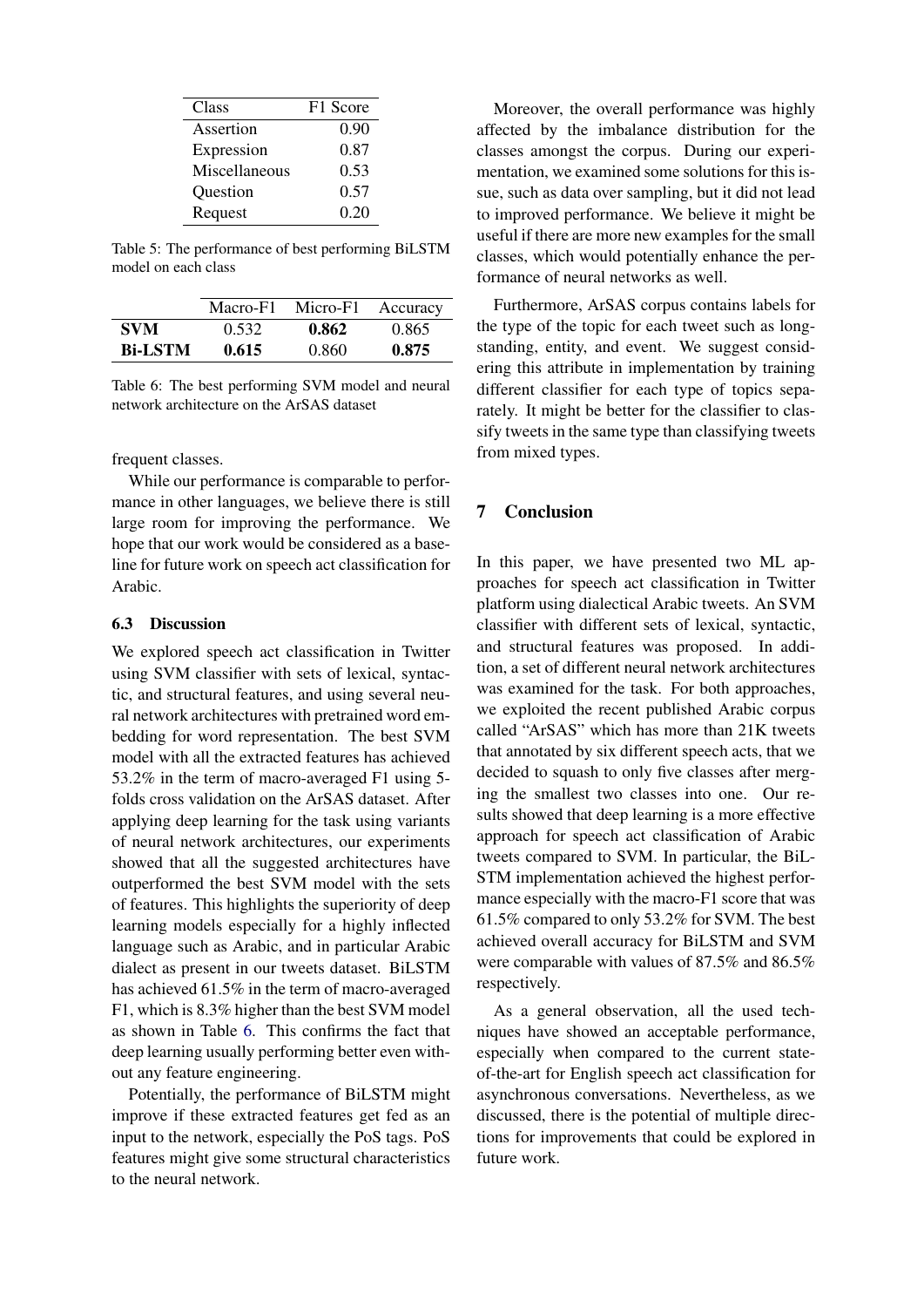#### References

- <span id="page-8-7"></span>Hussein Abdul-Raof. 2006. *Arabic rhetoric: A pragmatic analysis*. Routledge.
- <span id="page-8-8"></span>Fareed Hameed Al-Hindawi, Hameed Hasoon Al-Masudi, and Ramia Fuad Mirza. 2014. The speech act theory in english and arabic. *Open Journal of Modern Linguistics*, 4(01):27.
- <span id="page-8-6"></span>John Langshaw Austin. 1975. *How to do things with words*. Oxford university press.
- <span id="page-8-3"></span>Berken Bayat, Christopher Krauss, Agathe Merceron, and Stefan Arbanowski. 2016. Supervised speech act classification of messages in german online discussions. In *The Twenty-Ninth International Flairs Conference*.
- <span id="page-8-0"></span>Sumit Bhatia, Prakhar Biyani, and Prasenjit Mitra. 2014. Summarizing online forum discussions–can dialog acts of individual messages help? In *Proceedings of the 2014 conference on empirical methods in natural language processing (EMNLP)*, pages 2127–2131.
- <span id="page-8-13"></span>Christophe Cerisara, Pavel Kral, and Ladislav Lenc. 2018. On the effects of using word2vec representations in neural networks for dialogue act recognition. *Computer Speech & Language*, 47:175–193.
- <span id="page-8-9"></span>William W Cohen, Vitor R Carvalho, and Tom M Mitchell. 2004. Learning to classify email into speech acts. In *Proceedings of the 2004 Conference on Empirical Methods in Natural Language Processing*, pages 309–316.
- <span id="page-8-24"></span>Kareem Darwish, Walid Magdy, et al. 2014. Arabic information retrieval. *Foundations and Trends*( $\widehat{R}$ ) in *Information Retrieval*, 7(4):239–342.
- <span id="page-8-19"></span>A Elmadany. 2016. *Automatic Act Classification for Arabic Dialogue Context*. Ph.D. thesis, Thesis.
- <span id="page-8-20"></span>AbdelRahim Elmadany, Sherif M Abdou, and Mervat Gheith. 2016. Jana: A human-human dialogues corpus for egyptian dialect ldc2016t24.
- <span id="page-8-4"></span>AbdelRahim A Elmadany, Hamdy Mubarak, and Walid Magdy. 2018. Arsas: An arabic speech-act and sentiment corpus of tweets. In *OSACT 3: The 3rd Workshop on Open-Source Arabic Corpora and Processing Tools*, page 20.
- <span id="page-8-1"></span>Björn Gambäck and Utpal Kumar Sikdar. 2017. Using convolutional neural networks to classify hatespeech. In *Proceedings of the first workshop on abusive language online*, pages 85–90.
- <span id="page-8-18"></span>Marwa Graja, Maher Jaoua, and Lamia Hadrich Belguith. 2013. Discriminative framework for spoken tunisian dialect understanding. In *International Conference on Statistical Language and Speech Processing*, pages 102–110. Springer.
- <span id="page-8-22"></span>Libby Hemphill and Andrew J Roback. 2014. Tweet acts: how constituents lobby congress via twitter. In *Proceedings of the 17th ACM conference on Computer supported cooperative work & social computing*, pages 1200–1210. ACM.
- <span id="page-8-17"></span>Shafiq Joty and Enamul Hoque. 2016. Speech act modeling of written asynchronous conversations with task-specific embeddings and conditional structured models. In *Proceedings of the 54th Annual Meeting of the Association for Computational Linguistics (Volume 1: Long Papers)*, volume 1, pages 1746– 1756.
- <span id="page-8-14"></span>Hamed Khanpour, Nishitha Guntakandla, and Rodney Nielsen. 2016. Dialogue act classification in domain-independent conversations using a deep recurrent neural network. In *Proceedings of COLING 2016, the 26th International Conference on Computational Linguistics: Technical Papers*, pages 2012– 2021.
- <span id="page-8-11"></span>Hark-Soo Kim, Choong-Nyoung Seon, and Jung-Yun Seo. 2011. Review of korean speech act classification: machine learning methods. *Journal of Computing Science and Engineering*, 5(4):288–293.
- <span id="page-8-15"></span>Minkyoung Kim and Harksoo Kim. 2018. Integrated neural network model for identifying speech acts, predicators, and sentiments of dialogue utterances. *Pattern Recognition Letters*, 101:1–5.
- <span id="page-8-12"></span>Youngjoong Ko. 2015. New feature weighting approaches for speech-act classification. *Pattern Recognition Letters*, 51:107–111.
- <span id="page-8-16"></span>Ji Young Lee and Franck Dernoncourt. 2016. Sequential short-text classification with recurrent and convolutional neural networks. *arXiv preprint arXiv:1603.03827*.
- <span id="page-8-10"></span>James OShea, Zuhair Bandar, and Keeley Crockett. 2010. A machine learning approach to speech act classification using function words. In *KES International Symposium on Agent and Multi-Agent Systems: Technologies and Applications*, pages 82–91. Springer.
- <span id="page-8-23"></span>Sujith Ravi and Jihie Kim. 2007. Profiling student interactions in threaded discussions with speech act classifiers. *Frontiers in Artificial Intelligence and Applications*, 158:357.
- <span id="page-8-2"></span>A Saravanaraj, JI Sheeba, and S Pradeep Devaneyan. 2016. Automatic detection of cyberbullying from twitter. *International Journal of Computer Science and Information Technology & Security (IJCSITS), ISSN*, pages 2249–9555.

<span id="page-8-5"></span>John R Searle. 1975. A taxonomy of illocutionary acts.

<span id="page-8-21"></span>Lina Sherkawi, Nada Ghneim, and Oumayma Al Dakkak. 2018. Arabic speech act recognition techniques. *ACM Transactions on Asian and Low-Resource Language Information Processing (TAL-LIP)*, 17(3):18.